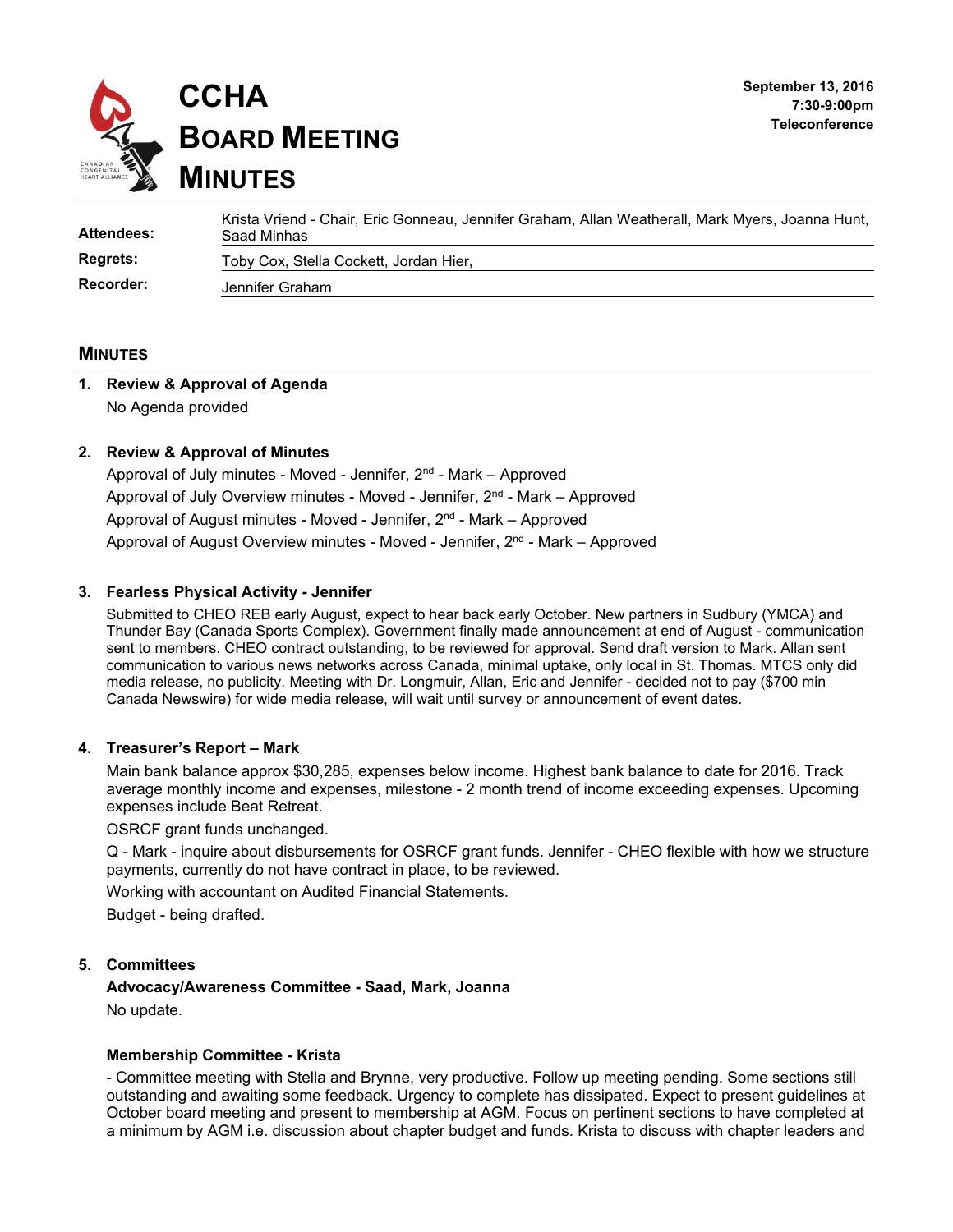put proposal forward next month - 2 options for chapter funding, board evaluate pros and cons of each and vote.

# **Fundraising Committee - Jennifer, Mark, Jordan**

- Montreal Grocery Bagging fundraiser - Jordan - postponed until February 11 & 12 for CHD Awareness week.

- Met with Gord Durnan (father of CHD patient), extensive fundraising and hospital board experience 30+ years. Allan connected with him over the years. Gave 5 key points with 2 areas of focus. Fundraising board discuss and felt that overwhelming for committee of 3 to tackle it all, will narrow focus to projects with significant cost benefit, less labour and resource intense. i.e. focus on annual end of year fundraising campaign, giving Tuesday - social media focused. Jennifer has contact willing to donate her time and social media expertise

- Pefferlaw District Lioness Club will have cheque presentation for yearlong charity drive on November 16th, minimum of \$10K has been raised. Asked that Jennifer and Krista attend presentation, will be held in Omemee, ON.

# **6. Professional Advisory Board (formerly MAB) - Stella**

No update. PAB concerns about CRA financial reporting with McCormick research funds been resolved.

# **7. Other updates**

# **1. McCormicks - Allan**

In process of scheduling cheque presentation, Children's Health Foundation of London require written script and 2 weeks' notice prior. Tentative October 3 or 4. McCormick give CCHA cheque, CCHA then give cheque to Children's Health Foundation. Estimate \$54K from McCormick, \$40-\$45K to Dr. Norozi research project. Can submit event to local Snap'd newspaper.

**ACTION**: Allan to prepare speaking notes for cheque presentation. Allan prepare article for local Snap'd newspaper, Jennifer to post

# **2. CCS Congress - Montreal, Oct 22-25 - Jennifer**

No HSF funding this year for booth (~\$3K). Awaiting if Jordan and/or Stella available to work booth, Stella offered to pay registration fees, asking if CCHA can cover flights and accommodation. TBD if PAB will be meeting. Estimated costs ~\$5K, additional costs of shipping booth and equipment if no one driving. Board agreed CCHA should attend. Krista available to attend part of conference, no accommodations needed. May be beneficial to send previous attendee to continue to build relationships. Mark and Joanna not available to attend, Eric, Allan and Jennifer available, Krista available partially. Sunday late afternoon CACHnet presentation. Board agrees 1 other board member to attend.

**ACTION**: Jennifer to make arrangements. Allan and Krista to coordinate materials for booth and update to materials

# **3. Beat Retreat**

46 attendees, 38 campers, 6 medical staff. 3 guest educational speakers a) Danielle, social worker - TGH, b) Amanda, dietician - TGH, c) Anne-Marie, transplant patient. Any board member attending needs to submit application and medical form to participate in any activities - insurance waiver and liability. Eric plans to attend on Friday. Posted event in Quinte Snap'd newspaper, agreed to cover the event for us in article if we submit photos.

# **4. Annual Report**

Materials compiled and submitted to Toby for design, hope to draft within week of Beat Retreat completion.

# **5. Newsletter**

Saad sent template drafts to Mark, Krista, Jennifer and Jordan for quotes - group didn't receive. Toby offered to design for free.

# **6. Chapter Updates**

London chapter very involved with McCormicks funding. Ottawa chapter been active lately - held 1st annual AGM earlier in month. BC no update.

# **7. Board Recruitment**

Committee of Eric, Joanna, Jordan and Allan completed notification, posted on website. Allan sent to CHD clinics and several sites with CHD connections across Canada. To be promoted on social media - delay as was posted as pdf on website, not best practices for social media posting (uses data to download the document, hard to open and find). Jennifer to send out via mail chimp. Deadline October 10, 2016. 2 board vacancies and